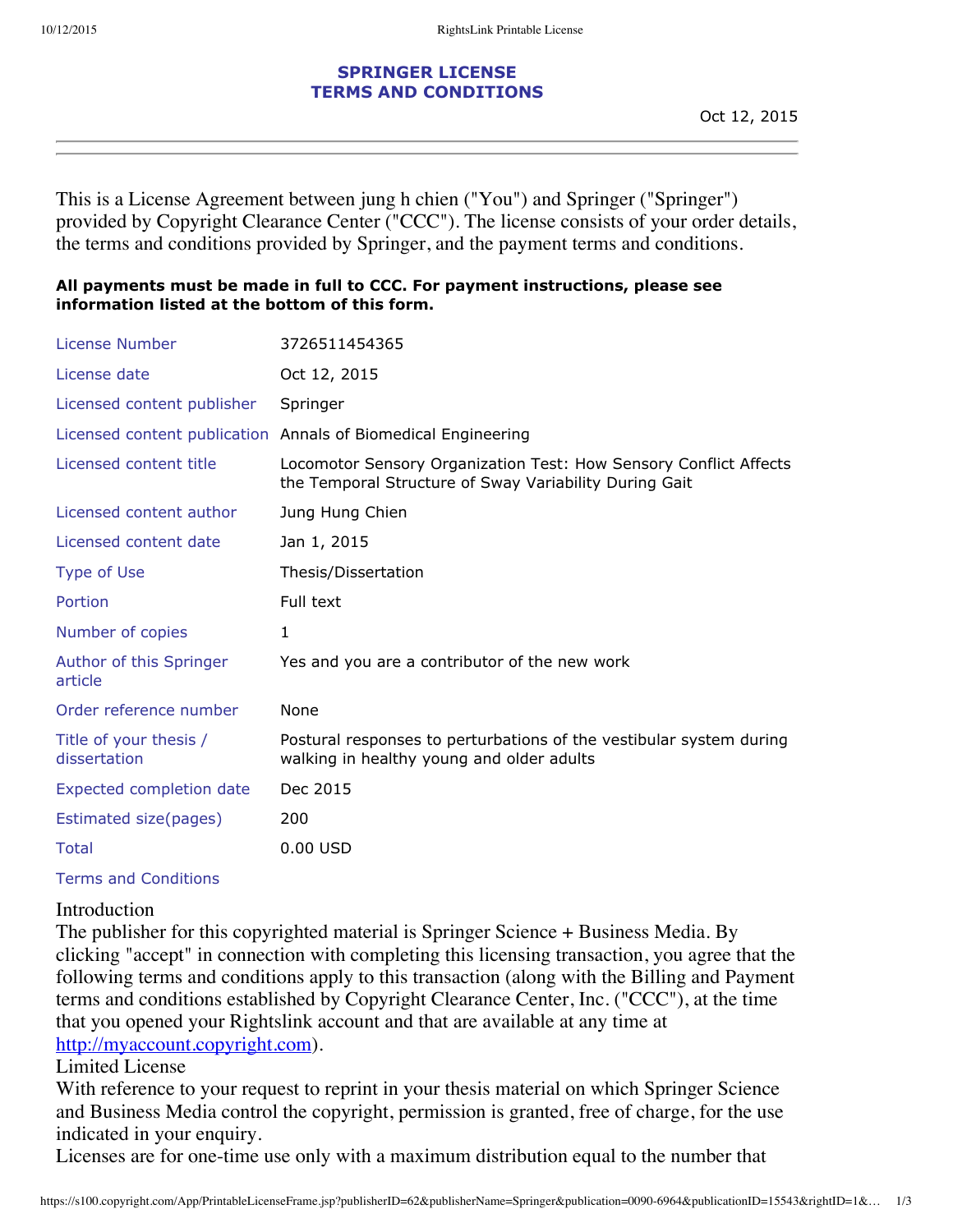you identified in the licensing process.

This License includes use in an electronic form, provided its password protected or on the university's intranet or repository, including UMI (according to the definition at the Sherpa website: http://www.sherpa.ac.uk/romeo/). For any other electronic use, please contact Springer at (permissions.dordrecht@springer.com or

permissions.heidelberg@springer.com).

The material can only be used for the purpose of defending your thesis limited to universityuse only. If the thesis is going to be published, permission needs to be re-obtained (selecting "book/textbook" as the type of use).

Although Springer holds copyright to the material and is entitled to negotiate on rights, this license is only valid, subject to a courtesy information to the author (address is given with the article/chapter) and provided it concerns original material which does not carry references to other sources (if material in question appears with credit to another source, authorization from that source is required as well).

Permission free of charge on this occasion does not prejudice any rights we might have to charge for reproduction of our copyrighted material in the future.

Altering/Modifying Material: Not Permitted

You may not alter or modify the material in any manner. Abbreviations, additions, deletions and/or any other alterations shall be made only with prior written authorization of the author(s) and/or Springer Science + Business Media. (Please contact Springer at (permissions.dordrecht@springer.com or permissions.heidelberg@springer.com) Reservation of Rights

Springer Science + Business Media reserves all rights not specifically granted in the combination of (i) the license details provided by you and accepted in the course of this licensing transaction, (ii) these terms and conditions and (iii) CCC's Billing and Payment terms and conditions.

Copyright Notice:Disclaimer

You must include the following copyright and permission notice in connection with any reproduction of the licensed material: "Springer and the original publisher /journal title, volume, year of publication, page, chapter/article title, name(s) of author(s), figure number(s), original copyright notice) is given to the publication in which the material was originally published, by adding; with kind permission from Springer Science and Business Media"

Warranties: None

Example 1: Springer Science + Business Media makes no representations or warranties with respect to the licensed material.

Example 2: Springer Science + Business Media makes no representations or warranties with respect to the licensed material and adopts on its own behalf the limitations and disclaimers established by CCC on its behalf in its Billing and Payment terms and conditions for this licensing transaction.

Indemnity

You hereby indemnify and agree to hold harmless Springer Science + Business Media and CCC, and their respective officers, directors, employees and agents, from and against any and all claims arising out of your use of the licensed material other than as specifically authorized pursuant to this license.

No Transfer of License

This license is personal to you and may not be sublicensed, assigned, or transferred by you to any other person without Springer Science + Business Media's written permission.

No Amendment Except in Writing

This license may not be amended except in a writing signed by both parties (or, in the case